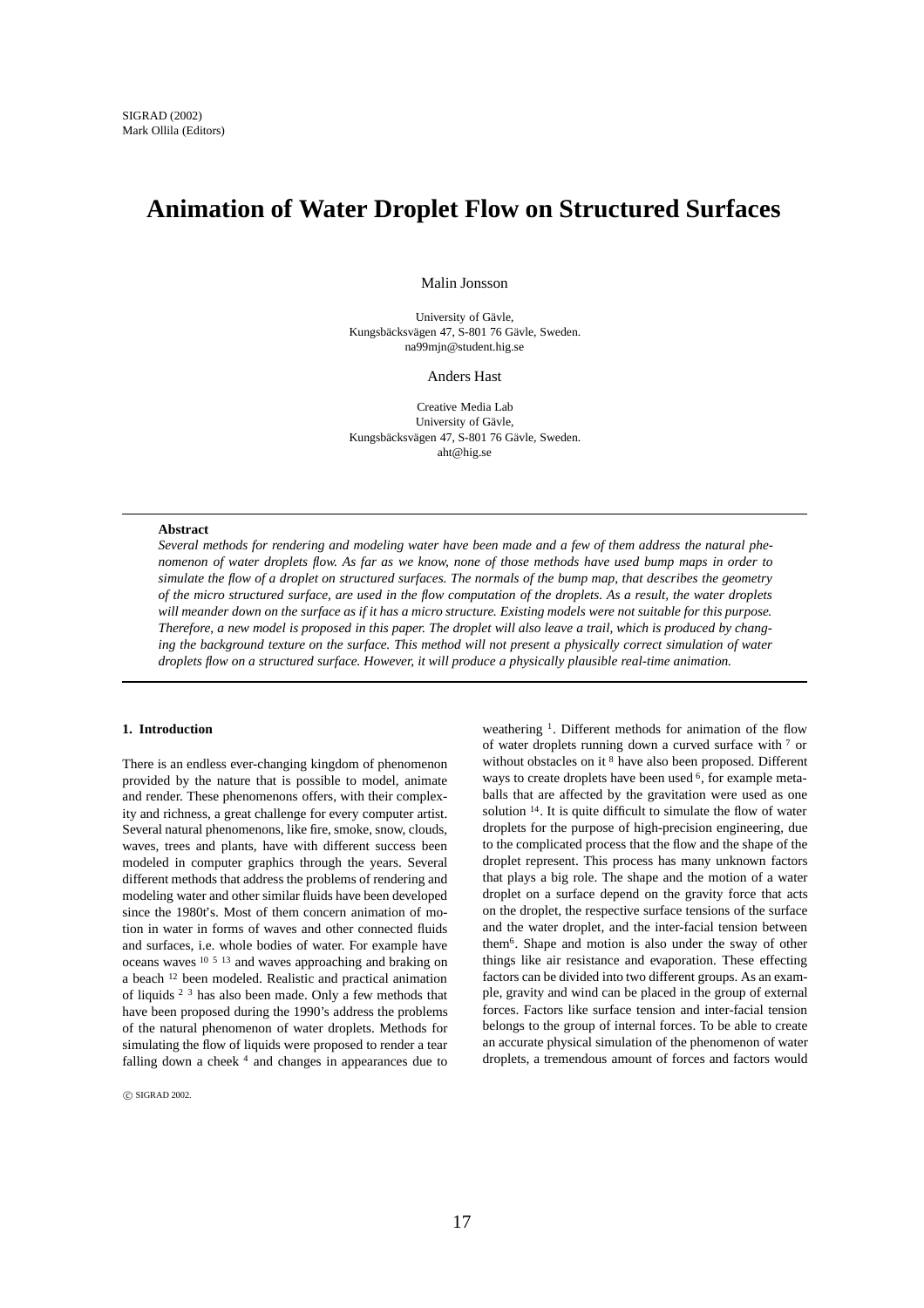have to be taken into account. As mentioned above many of the dominant factors for water droplets are still unknown not only within computer graphics but also within physics. To the long list of effecting factors these ones can be added:

- Motion of the water within the droplet.
- The capillarity of the surface.
- The interaction forces between each point on the surface of the droplet and the solid surface.

# **1.1. Main Contribution**

Trying to take all of these different factors into account would create an accuracy that goes far beyond what is possible to do in the scope of this paper. A method is proposed for generating an animation of the flow of water droplets on a structured surface. Instead of creating a structured surface with a huge amount of polygons, a bump mapped<sup>9</sup> flat surface is used. Furthermore, the bump normal is used to control the motion of the droplets. To our knowledge, this has never been investigated before. Hence, the droplet will meander down the surface and move as if it actually was flowing on a structured surface. However, as mentioned earlier, all the different factors which have an influence on water droplets and their flow, have not been taken to account in the method. The aim of this paper is not to make a simulation that is physically correct at every point, but to make a plausible animation of droplets meandering down on a bump mapped surface.

## **2. Previous Research**

There are at least four published papers about droplets and their flow that address similar problems as this paper.

## **2.1. Animation of Water Droplets on a Glass Plate**

Kaneda et al<sup>6</sup> propose a method for realistic animation of water droplets and their streams on a glass plate. The main purpose is to generate a realistic animation, taken into account gravity of water droplets, inter-facial tensions and merging of water. Those are the dominant parameters of dynamical systems. A high-speed rendering is also proposed, which takes reflection and refraction of light into account. Their method will reduce the calculation cost of animations that contains scenes seen through a rainy windshield or windowpane.

The route that the water a droplet takes as it meanders down on a glass plate is determined by impurities on the surface and inside the droplet itself. To be able to animate water droplets and their stream a discrete surface model is developed and the surface of the glass plate is divided into a mesh. Figure 1 shows a lattice that is used on a glass plate. To every lattice point on the glass plate an affinity, 0-1, for water is assigned in advance.

A water droplet begins to meander down a surface when



**Figure 1:** *A discrete surface model, with the droplet at position (i,j)*

the mass exceeds a static critical weight. To simulate the meandering the droplet at point  $(i, j)$  can move to one of three different points on the lattice, as shown in Figure 1. If some water exists on any of the three points, the droplet will move to the lattice point with the direction  $(i, j+1)$  has the highest priority.In case there is no water already existing on the different points, a value depending on for example the angle of inclination is used as a decision parameter. They claim that the speed of the droplet is not depending on the mass of the droplet. Instead it depends on the wetness and the angle of inclination of the glass plate. When two droplets collides and merges the speed of the new droplet is calculated by using equation law of conservation of the momentum. A meandering droplet that has no water ahead will decelerate and when the dynamic critical weight is larger than the mass of the droplet, it will finally stop.

# **2.2. Animation of Water Droplet Flow on Curved Surfaces**

The previously proposed method is not able to simulate a water droplet on a curved surface, which is an important and necessary technique for drive simulators. Therefore an extended method for generating realistic animation of water droplets and their streams on curved surfaces is proposed by Kaneda et al 8. The dynamics, such as gravity and inter-facial tension that acts on water droplets is also taken into account in this method. Two different rendering methods that takes refraction and reflection into account, is also proposed. One method pursues photo-reality with help of a high quality rendering. The other proposes a fast rendering method that uses a simple model of water droplets.

A discrete surface model is used to make it possible to simulate the flow of droplets running down the curved surface. The curved surface is divided into small quadrilateral meshes and may be specified by Beziér patches. It is converted to a discrete model, using a quadrilateral mesh with a normal vector at the center. Affinity contributes to the meander of the streams and to the wetting phenomenon. The degree of affinity for water is assigned to each mesh in advance.

 $\odot$  SIGRAD 2002.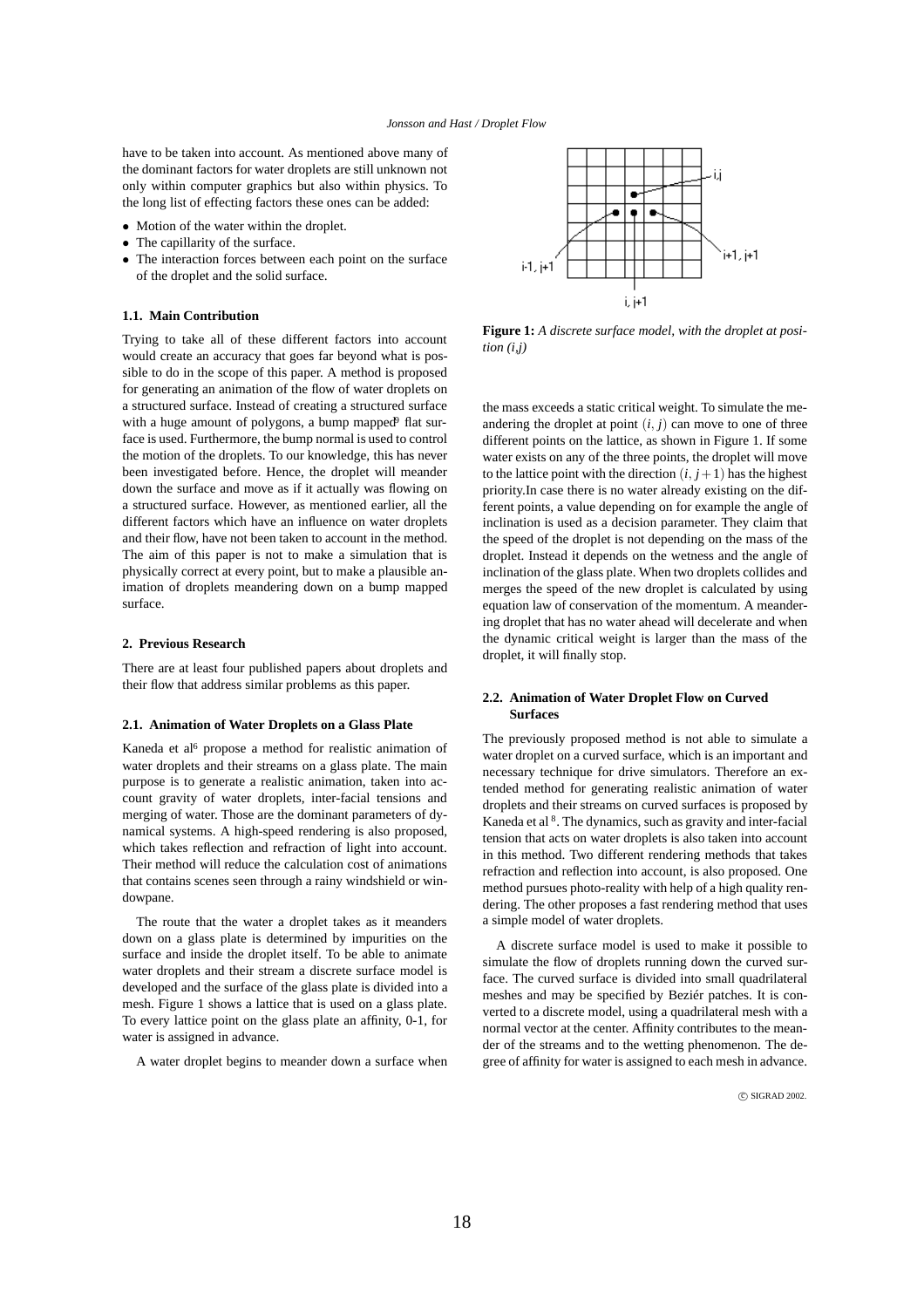

**Figure 2:** *The eight directions of movement*

This value describes the lack of uniformity on a surface, for example a glass plate. The uniformity can be impurities and small scratches.

The droplet is affected by gravity and wind. When these forces exceed a static critical force, the water droplet starts to meander down the surface. The critical force originates from the inter-facial tension between water and a surface and is the resistance that prevents the droplet from moving. The direction of movement is classified into eight different directions as shown in figure 2. The probabilities for each direction is calculated based on three different factors. The first one is the direction of movement under circumstances in which it obeys Newton's law of motion. The second factor is the degree of affinity for water on the meshes next to the droplet. The last one is the wet or dry condition of the eight neighboring meshes. The water droplet is moved to the next mesh when the direction of movement is determined and if the accumulated time exceeds a frame time, the droplet is moved to the next mesh.

A solution to the wetting phenomenon that appears when a droplet meander down a surface, as well as the problem with two droplets merging, is also addressed. Two different methods for rendering water droplets are proposed. The fast version use spheres. The more sophisticated use meta-balls.

## **2.3. Simulating the flow of liquid droplets**

Fournier et al<sup>4</sup> present a model that is oriented towards an efficient and visually satisfying simulation. It focuses on the simulation of large liquid droplets as they travel down a surface. The aim is to simulate the visual contour and shape of water droplets when it is affected by the underlying surface and other force fields.

The surface is defined as a mesh of triangles. At the beginning of the simulation a "neighborhood" graph is built. In this graph each triangle is linked to the triangles adjacent to itself. Through the entire simulation each triangle knows which droplets are over it as well as every droplet know which triangle it lies on at the moment. Adhesion and roughness is considered in this method. The adhesion is a force that works along the surface normal. A droplet will fall from a leaning surface if the adhesion force of the droplet

 $\odot$  SIGRAD 2002.

becomes smaller than the component of the droplets acceleration force that is normal to the surface. The roughness of the surface is assumed to only reduce the tangential force.

The motion of droplets is generated by a particle system, where droplet is represented by one particle each. This representation offers many advantages for simulations that have a wide spectrum of behaviors, because of the generality and flexibility such systems can offer. A droplet might travel over several triangles between two time steps. To ensure that the droplet is properly affected by the deformations on the surface it has traversed, the motion of the droplet over each individual triangle is computed. When a droplet travel from one triangle to another, the neighborhood graph is used to quickly identify which triangle the droplet moves to. The two forces gravity, and friction, which affects the water droplets, are assumed to be constant over a triangle.

## **2.4. Animation of Water Droplets Moving Down a Surface**

Kaneda at al<sup>7</sup> propose a method for generating an animation with water droplets that meander down a transparent surface. A large amount of droplets are used to generate a realistic and useful animation for drive simulators. There method employs a particle system in which water droplets travel on a discrete surface model. The proposed method involves extensions of previously discussed papers<sup>68</sup>. One of the main achievements is modeling of obstacles that act against water droplets, like the wiper on the windshield.

The curved surface is divided into small quadrilateral meshes and the droplets move from one mesh point to another under the influence of external forces and obstacles. The degree of affinity for water is assigned in advance to each mesh. Affinity describes the lack of uniformity on an object surface due to such things as small scratches and other impurities. The degree of affinity in most cases is assigned randomly based on a normal distribution in order render the droplets meandering and wetting phenomenon.

By taking into account some dominant factors the direction of movement can be determined. The dominant factors that affects the meandering of water droplets that is mentioned the paper is:

- 1. Direction of movement under circumstances in which it obeys Newton's law of motion.
- 2. Degree of affinity for water of the neighboring meshes.
- 3. The wet or dry condition of the neighboring meshes
- 4. Existence of obstacles on the neighboring meshes

A stochastic approach is taken for determining the direction of movement, because the route of the stream cannot be calculated deterministically. This is due to the many unknown factors that play a role. This means in other words that the direction of movement is classified into eight different directions, as done in an earlier mentioned paper 8. The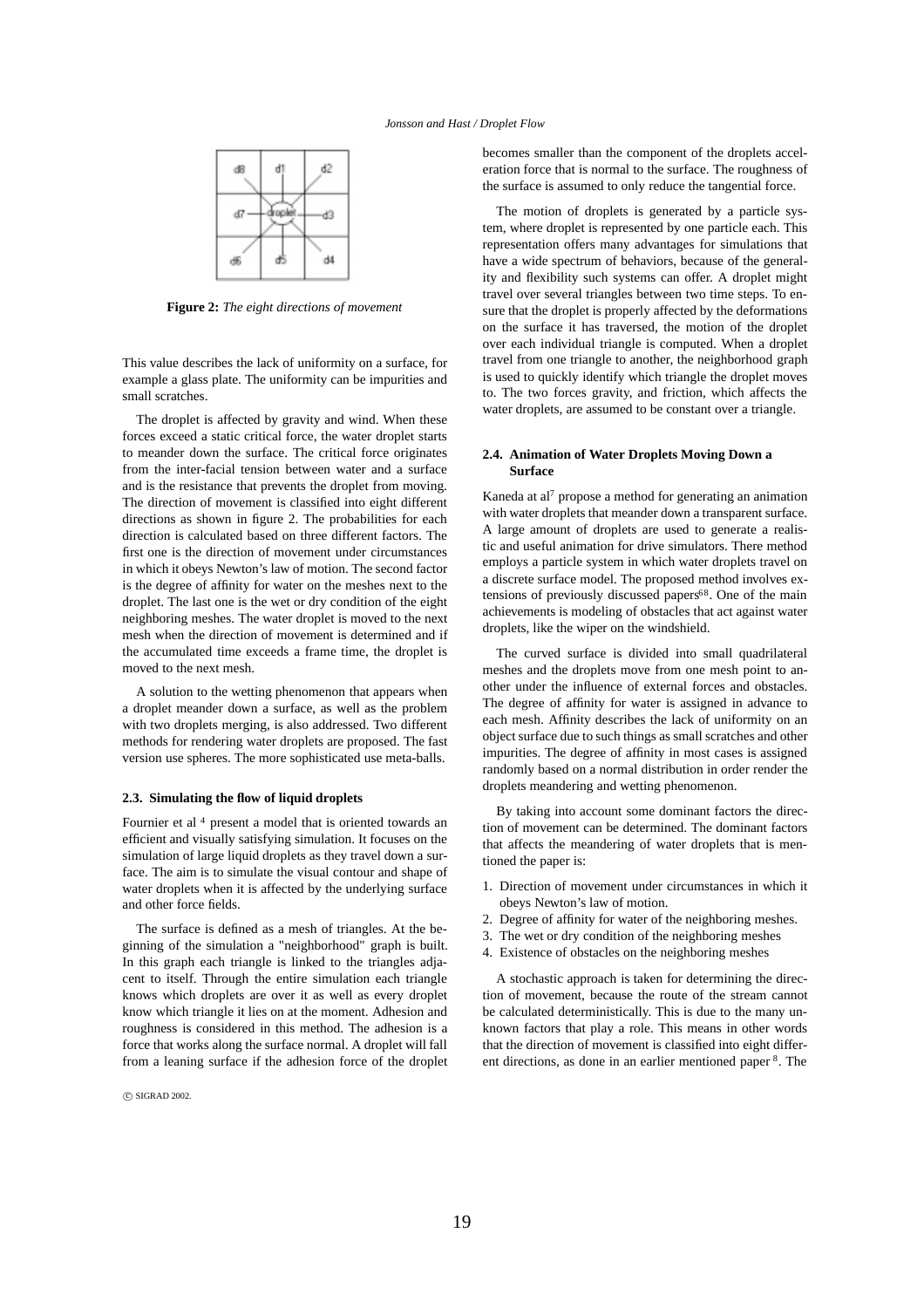probabilities of movement for every direction is calculated with the four dominate factors, described above, taken into account.

The method for rendering water droplets which is proposed in this paper is based on a method that is published by Kaneda et al <sup>6</sup>. The method uses environment mapping to generate realistic images of water droplets. Spheres are used to approximate the water droplets. The contact angle of the water on the surface is taken into account. This method has been extended further in this paper. Such factors as defocus and blur effects are added to generate more realistic images.

# **3. Droplet Flow Controlled by Bump maps**

The different factors that have an affect on the flow of the water droplet are almost countless. Hence, a correct animation is more or less impossible to make. The goal of this paper is therefore to make a physically plausible animation that will produce a natural looking animation of the flow. A real wetting effect which will affect other droplets was not be implemented. Neither was a method for merging of droplets. A simple solid sphere was used to model the droplets. An animation was implemented using C++ and OpenGL. In the animation a flat surface is modeled using a texture and a bump map which is retrieved from the texture. An object oriented particle system was used where each droplet is a particle. This will make the animation easy to control. Furthermore, it is easy to add more droplets to the animation.

#### **3.1. External and internal forces**

There are different forces that acts on the water droplets as they meander on the surface. The different forces can be divided into two groups, the external forces, **f** *ext*, and the internal forces,  $f^{int}$ . Kaneda et al<sup>8</sup> set the external forces to be gravity and wind. However, we will set the external force to be gravity only, since no wind is applied in the proposed model. Nonetheless wind or any other external force could be added if applicable. Moreover, we will use the same denotation of vectors as used by Kaneda et al and also introduce some new vectors.

The internal force is a force of resistance and its direction is opposite to the direction of movement,  $\mathbf{d}_p$ :

$$
\mathbf{f}^{int} = -\alpha \mathbf{d}_p. \tag{1}
$$

The resistance originates from the inter-facial tension that exists between the water droplet and the surface. The affinity which is denoted  $\alpha$  is in advance experimentally set to some value, which is assumed to be constant all over the surface for simplicity.

#### **3.2. Direction of movement**

The direction of movement can be computed by applying the Gram Schmidt orthogonalization algorithm<sup>11</sup> as shown



**Figure 3:** *The direction of movement dp for a bump with normal* **N** *and gravity* **f** *ext*



**Figure 4:** *Forces acting on the droplet*

in figure 3:

$$
\mathbf{d}_p = \mathbf{f}^{ext} - \left(\mathbf{N} \cdot \mathbf{f}^{ext}\right) \mathbf{N}.\tag{2}
$$

The normal vector **N** is the unit length normal which is retrieved at every point from the bump map. This normal will affect the water droplets as they meander down the surface. It will appear as the droplets are directed in a natural way by the visual bumps on the surface underneath the droplet. Furthermore, the whole polygon has a main direction downwards or tangent **T**, computed from the external force **f** *ext* and the normal of the polygon **N** :

$$
\mathbf{T} = \mathbf{f}^{ext} - \left(\mathbf{N}' \cdot \mathbf{f}^{ext}\right) \mathbf{N}'.
$$
 (3)

The bi-normal of the plane is computed as:

$$
\mathbf{B} = \mathbf{T} \times \mathbf{N}'.\tag{4}
$$

In order to calculate the acceleration of the water droplet, the mass, *m*, and the forces that acts on the droplet, **f** *ext* and  $f^{int}$ , are used. The acceleration  $a_p$  shown in figure 4 is then decomposed into the component toward the direction of movement  $\mathbf{d}_p$ , by projecting it onto this vector<sup>8</sup>:

$$
\mathbf{a}_p = \frac{\left(\mathbf{f}^{ext} + \mathbf{f}^{int}\right) \cdot \mathbf{d}_p}{m} \mathbf{d}_p.
$$
 (5)

The velocity **v** of the droplet is computed by adding the acceleration  $a_p$  to the velocity for each step. Similarly, the velocity is added to the position *P*. Furthermore, the velocity

 $\circ$  SIGRAD 2002.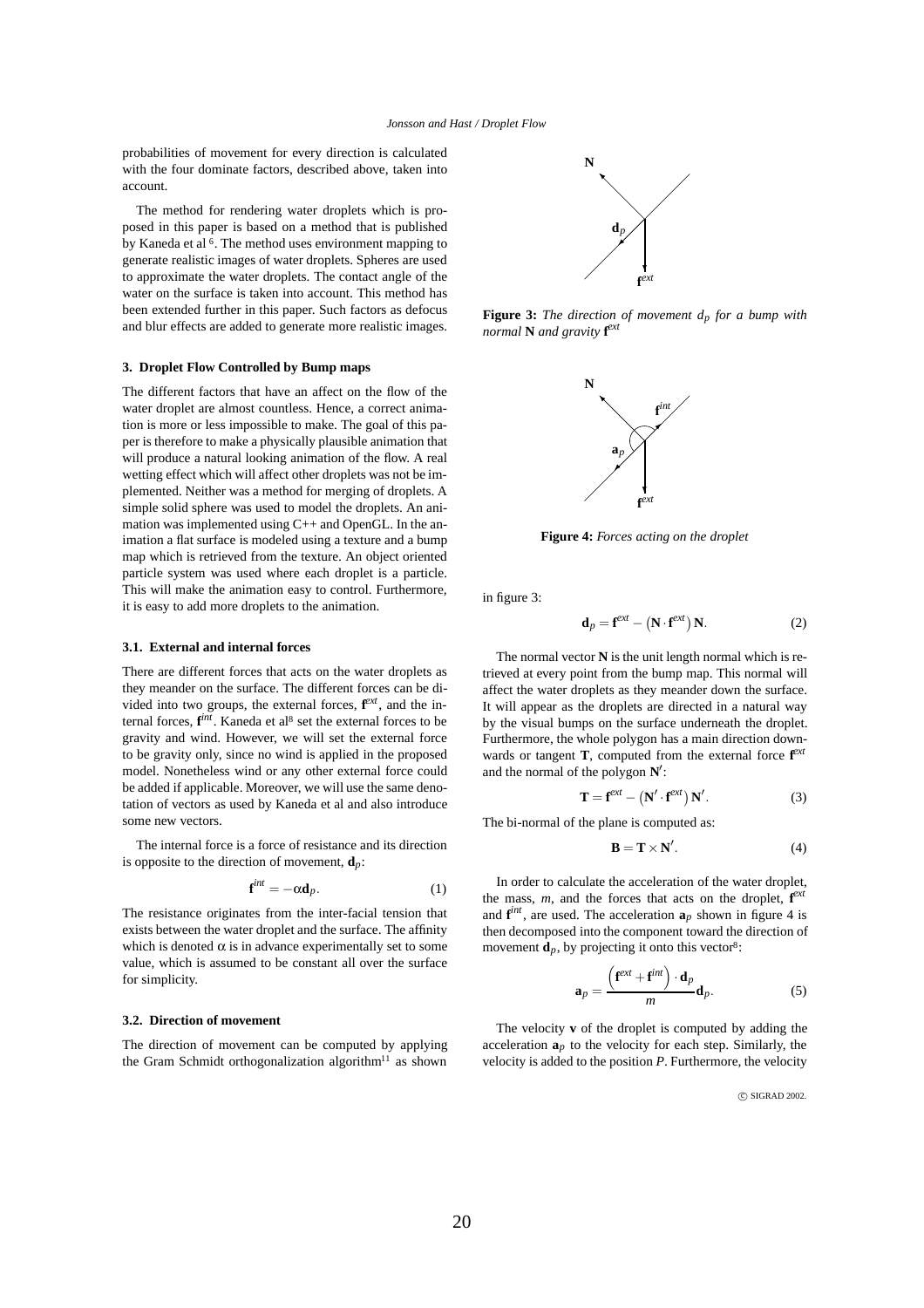

**Figure 5:** *One frame from the droplet animation. The trails show that the droplets are affected by the underlying bump mapped surface.*

must be projected down onto the plane, in order to prevent the drop from leaving the surface, which of course is modeled in nature by other forces. Nevertheless, this will work for our purposes. This algorithm gives us the new position of the droplet and the droplet is moved to that point during one frame of animation. Hence, the following computations are necessary besides computing the acceleration:

$$
\mathbf{v}_{i+1} = v_i + \mathbf{a}_p,\tag{6}
$$

$$
\mathbf{v}_p = \mathbf{T}(\mathbf{T} \cdot \mathbf{v}_{i+1}) + \mathbf{B}(\mathbf{B} \cdot \mathbf{v}_{i+1}), \tag{7}
$$

$$
P_{i+1} = P_i + \mathbf{v}_p. \tag{8}
$$

# **3.3. Speed Control**

In nature, water meandering down a surface will not accelerate up to full speed, due to several of the forces mentioned in the introduction. Therefore, a speed controller was implemented, delimiting the speed in two ways. First a maximum speed was introduced. Secondly, the speed will be reduced on bumpy areas. Thus, letting the droplet flow rapidly on flat surfaces, but be slowed down considerably on bumpy areas. A bumpy area is defined as a position where:

$$
\mathbf{N} \cdot \mathbf{N}' < 1 - \varepsilon,\tag{9}
$$

where  $\varepsilon$  is a threshold value that can be used to control how large the bumps should be in order to slow down the droplet more than usual bumpiness would.

 $\circ$  SIGRAD 2002.

#### **3.3.1. The trail**

In order to produce a natural looking trail on the surface which the droplet has traversed, a texture map is used. A snapshot from the animation is shown in figure 5 In the animation a texture map is used and the height map is derived from it. The trail is produced by altering the glossiness of the part of the texture that the droplet has passed. It can easily be confirmed by looking on a wall, on which water have been poured on, that the thin layer of water in the trail reflects light with a higher degree of specularity than the underlying surface has.

## **4. Discussion**

The aim is to make an animation that look as natural and realistic as possible. Because of that and several physical factors that still are unknown for the flow of water droplets, there are lot of tampering that needs to be done with the different parameters. The only way to get a satisfying result is to experiment with the different values and see what is going to happen.

As shown earlier the velocity is projected down to the plain in order to prevent the droplet from leaving the surface. This is something that maybe can be controlled in a smoother way. For example, a factor that makes the droplet adhere to the surface would be one way to handle it.

The wetting effects that the flow of a droplet has on the traversed surface is only implemented as a change of the specular light in the trail after the water droplet. If the wetting phenomenon were to be more correct implemented, the droplet would for instance leave a small amount of water behind as it flows down the surface. This would reduce the size of the droplet and finally make it stop. The wetting phenomenon would also make other droplets that comes near a trail of water adhere to it. Subsequently it would flow almost strictly in the same trail as the droplet before. The problem with two merging droplets is not addressed in this paper.

Only one normal is retrieved from the map for each droplet. Nonetheless, it is also possible to use several normals for this computation. The droplet is after all covering more than one position in the height map. It turns out not to be an good idea to compute an average of the normals involved to use in the droplet computations, since the effect on the droplet will be diminished due to the averaging.

Another way to use more than one normal would be to define the bumpiness which should slow down the droplet as described earlier. If the average deviation of the normals from the mean normal, under the droplet, is larger than some threshold value, then the area is considered being bumpy.

Even though the animation is realistic, nature can sometimes surprise you. This is especially true for droplets on a structured surface. Sometimes droplets will not meander